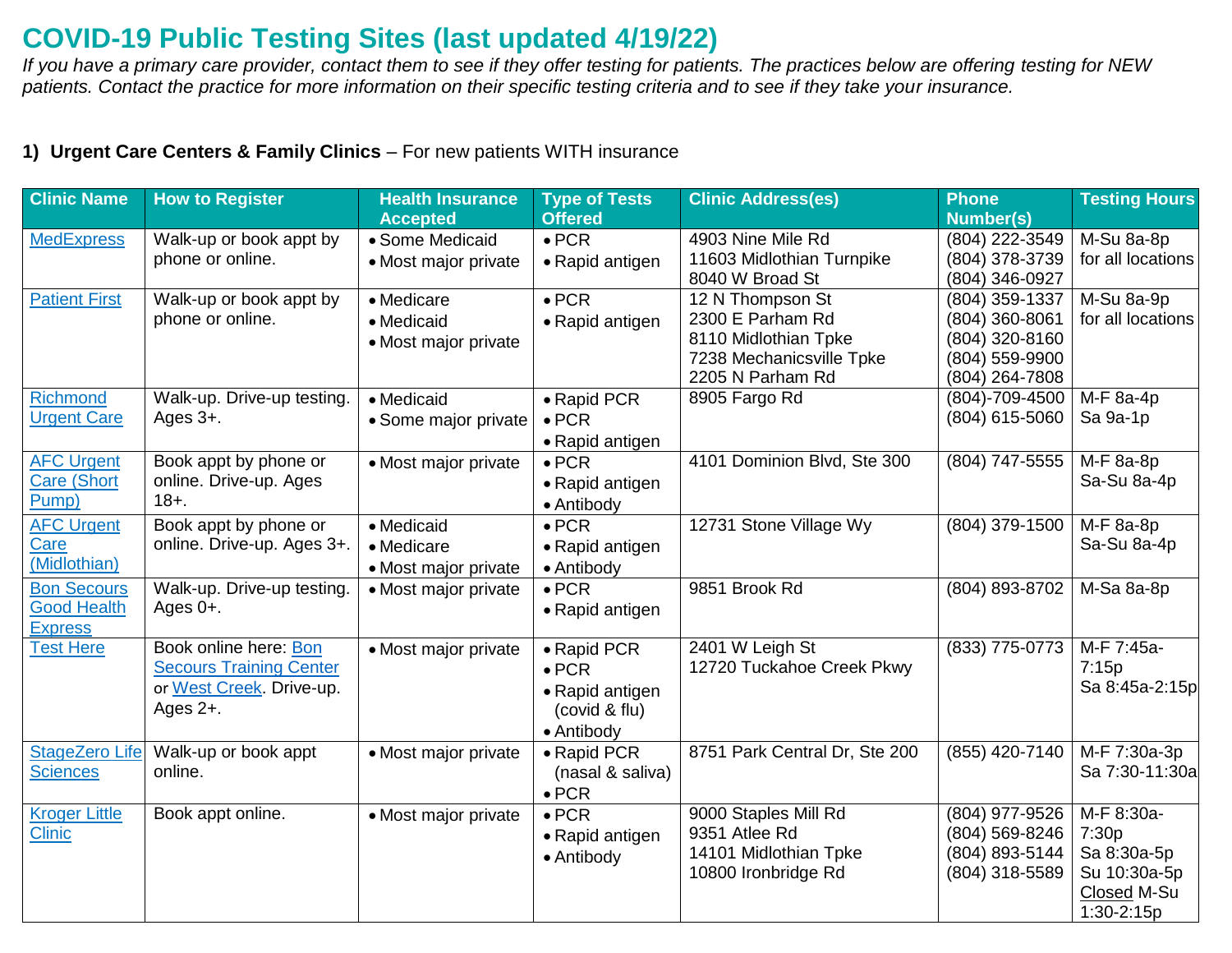## 2) **Free Clinics & Federally Qualified Health Centers –** For new patients WITH OR WITHOUT insurance

| <b>Clinic Name</b>  | <b>How to Register</b>         | <b>Health Insurance Accepted</b> | <b>Type of Tests</b> | <b>Clinic Address(es)</b> | <b>Phone</b>     | <b>Testing Hours</b> |
|---------------------|--------------------------------|----------------------------------|----------------------|---------------------------|------------------|----------------------|
|                     |                                |                                  | <b>Offered</b>       |                           | <b>Number(s)</b> |                      |
| <b>Capital Area</b> | Book appt by phone.            | . No cost for uninsured people   | $\bullet$ PCR        | 719 N 25 <sup>th</sup> St | (804) 780-0840   | Tues, Wed, Fri       |
| <b>Health</b>       | Drive-up. Ages 5+.             | • Medicaid & Medicaid            | • Rapid antigen      |                           |                  | 9a-12p               |
| <b>Network</b>      |                                | • Most major private             |                      |                           |                  |                      |
| <b>CrossOver</b>    | Book appt by phone.            | • No cost for uninsured people   | $\bullet$ PCR        | 108 Cowardin Ave          | (804) 655-2794   | Tues 1-4p            |
| <b>Healthcare</b>   | Drive-up. Ages 3+.             | • Medicaid                       |                      | 8600 Quioccasin Rd        | option 6         | Fri 8-11a            |
| <b>Ministry</b>     | Bilingual staff.               |                                  |                      |                           |                  |                      |
| Planned             | Book appt by phone.            | • No cost for uninsured people   | $\bullet$ PCR        | 201 N Hamilton St         | (804) 355-4358   | M-W 9a-7p            |
| Parenthood          | Drive-up or in-clinic testing. | • Most major private             | • Rapid antigen*     | 1122 N 25th St*           | (804) 508-6045   | Th-Sa 9a-5p          |
|                     | Ages 13+.                      |                                  |                      |                           |                  |                      |
| <b>Health</b>       | Book appt by phone. Drive-     | • No cost for uninsured or       | • Rapid antigen      | 1010 N Thompson St        | (804) 533-2741   | M-Th 11a-1p          |
| <b>Brigade</b>      | up. Ages 0+.                   | Spanish-speaking population      |                      |                           |                  |                      |
| <b>Daily Planet</b> | Only established patients,     | • No cost for uninsured people   | • Rapid antigen      | 511 W Grace St            | (804) 783-2505   | M-Th 1-4p            |
| <b>Health</b>       | homeless, and sheltering       |                                  |                      |                           |                  |                      |
| <b>Services</b>     | populations. More eligibility  |                                  |                      |                           |                  |                      |
|                     | criteria here.                 |                                  |                      |                           |                  |                      |
| <b>BetterMed</b>    | Walk-up or book appt           | • No cost for uninsured people   | • Rapid PCR          | 3200 Rockbridge St,       | (804) 678-9938   | M-Su 8a-8p           |
| <b>Urgent Care</b>  | online.                        | • Medicaid & Medicaid            | $\bullet$ PCR        | <b>Ste 103</b>            |                  | for all locations    |
|                     |                                | • Most major private             | • Rapid antigen      | 1380 N Parham Rd          | (804) 821-0010   |                      |
|                     |                                |                                  | • Antibody           | 12214 W Broad St          | (804) 362-8345   |                      |
|                     |                                |                                  |                      | 5215 W Broad St           | (804) 554-5688   |                      |
| <b>Charles City</b> | Book appt by phone.            | • No cost for uninsured people   | $\bullet$ PCR        | 1606 Hull St              | (804) 230-4913   | Thu 9a-12p           |
| <b>Medical</b>      |                                | • Medicaid & Medicaid            |                      |                           | option 6         |                      |
| Group               |                                | • Most major private             |                      |                           |                  |                      |
| <b>Walgreens</b>    | Book appt online. Call to      | . No cost for uninsured people   | • Rapid PCR          | 3813 Gaskins Rd           | (804) 747-7787   | M-Su 9a-5p           |
|                     | check availability of certain  | • Most major private             | $\bullet$ PCR        | 1157 Azalea Ave           | (804) 261-4734   | for all locations    |
|                     | types of tests offered.        |                                  | • Rapid antigen      | 4845 S Laburnum Ave       | (804) 226-4581   |                      |
|                     | Drive-up. Ages 0+.             |                                  |                      | 5122 Hull St Rd           | (804) 232-4399   |                      |
|                     |                                |                                  |                      | 4720 Nine Mile Rd         | (804) 222-7914   |                      |
| <b>CVS Minute</b>   | Must have qualifying           | • No cost for uninsured people   | $\bullet$ PCR        | 5001 Forest Hill Ave      | (804) 232-3333   | For testing          |
| <b>Clinic</b>       | symptoms or risk factors.      | • Medicaid & Medicaid            |                      | 1205 N Laburnum Ave       | (804) 343-2012   | hours, check         |
|                     | Book appt online or in CVS     | • Most major private             |                      | 8121 Midlothian Tpke      | (804) 560-9481   | store details.       |
|                     | mobile app. Drive-up. Ages     |                                  |                      | 8811 Forest Hill Ave      | (804) 320-7367   |                      |
|                     | $3+$ .                         |                                  | • Rapid antigen      | 5001 W Broad St           | (804) 282-5421   |                      |
|                     |                                |                                  |                      | 10100 Robious Rd          | (804) 560-9082   |                      |
|                     |                                |                                  |                      | 6911 Walmsley Blvd        | (804) 674-8196   |                      |